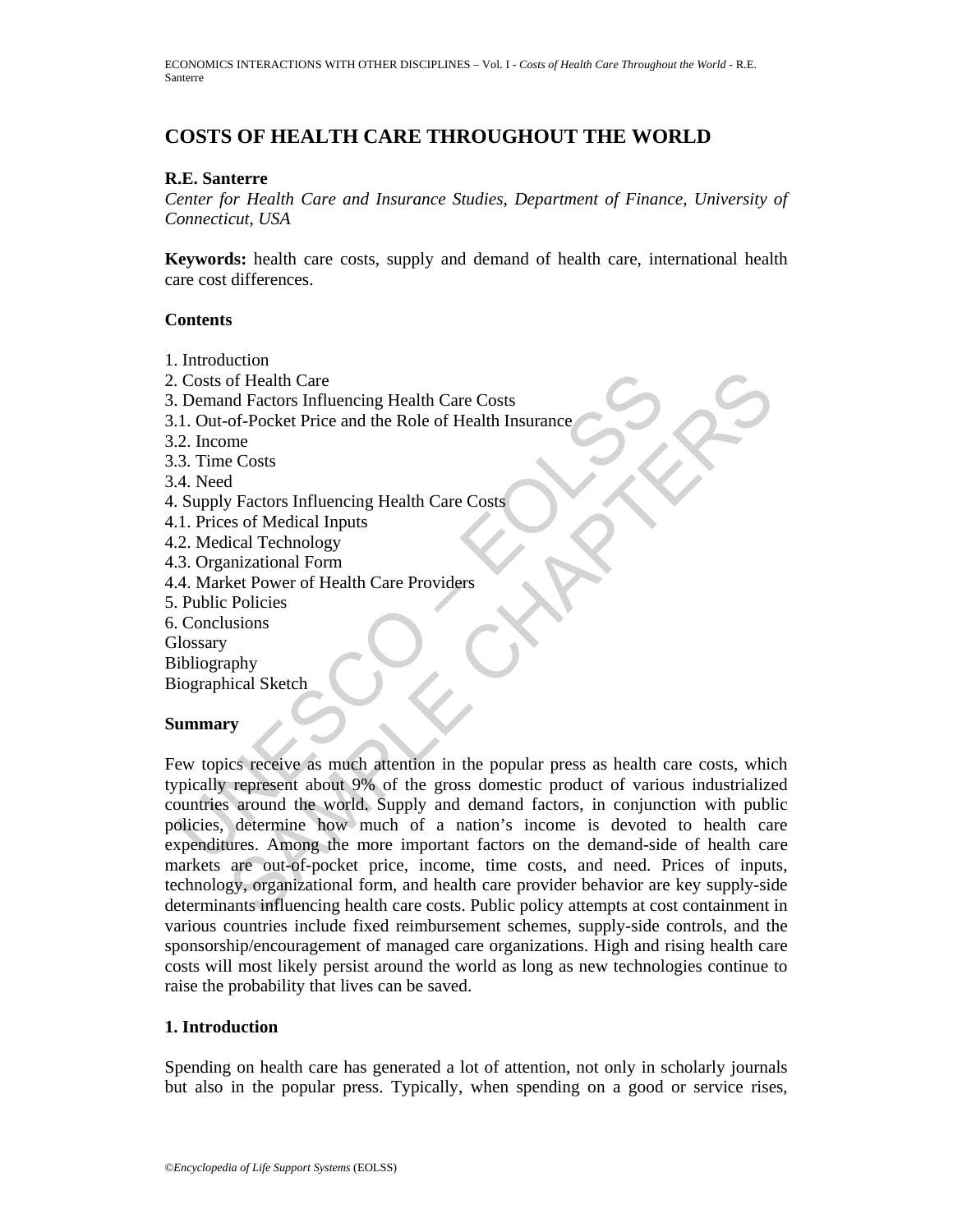people point to the success achieved in that industry. For example, employees, stockholders, consumers, government officials, and just about anyone else in a society, greet news of rising sales in the automobile and computer industries with awe, admiration, and approval.

When it comes to rising sales in the health care sector, however, people point to failure rather than success. The reasoning behind the different treatment of sales in the health economy, as compared to the rest of the economy, most likely has its roots in the underlying determinants of expenditures in the two sectors of the economy. In particular, various structural characteristics may make the health economy different from the rest of the economy and may reflect basic flaws that result in a market economy not providing an efficient and equitable amount of medical care. These underlying structural characteristics also help to generate high health care costs and include features such as poor consumer information regarding the appropriateness of medical care, the intermediary function of third-party payers, the special nature of medical care, the predominance of not-for-profit medical organizations, and the substantial role for government in affairs relating to health care.

molerlying structural characteristics also help to generate high healt<br>clude features such as poor consumer information regarding the apedicial care, the intermediary function of third-party payers, the selectical care, th ig structural characteristics also help to generate high health care costs an<br>eatreatures such as poor consumer information regarding the appropriateness<br>care, the intermediary function of third-party payers, the special n This article focuses on the determinants of health care costs throughout the world. The many reasons for high and rising health care costs are discussed. For the sake of organization, the explanations are couched in terms of the supply of and demand for health care. As noted, some of the supply and demand factors are strongly affected by the abovementioned structural characteristics normally associated with a health economy. Public policies that influence the operation and performance of health care markets are also discussed. Demand-side determinants of health care spending include out-of-pocket price, income, time costs, and need. Prices of inputs, technology, organizational form, and health care provider behavior are key supply-side determinants influencing health care costs. Public policy attempts at cost containment in various countries include fixed reimbursement schemes, supply-side controls, and the sponsorship/encouragement of managed care organizations. Each of these determinants of health care costs is examined after discussing how health care costs are typically defined and measured.

## **2. Costs of Health Care**

As with all other goods and services, the production of medical services involves resources, or inputs, which economists classify into four general categories: land, labor, capital, and entrepreneurial ability. Physicians, public health officers, laboratory assistants, hospital facilities, diagnostic and therapeutic equipment, and pharmaceutical goods are some of the many important medical inputs that help to produce the final output of medical services. If resources were limitless, there would be no cost of producing medical services, or any good or service for that matter. But unfortunately, scarcity means that resources must be diverted from the production of nonmedical goods and services and converted into medical inputs when additional units of medical services are produced. It is the value of the forgone nonmedical goods that represents the cost, or more specifically the opportunity cost, of producing more health care.

Table 1 provides some insight into the opportunity cost of producing medical goods and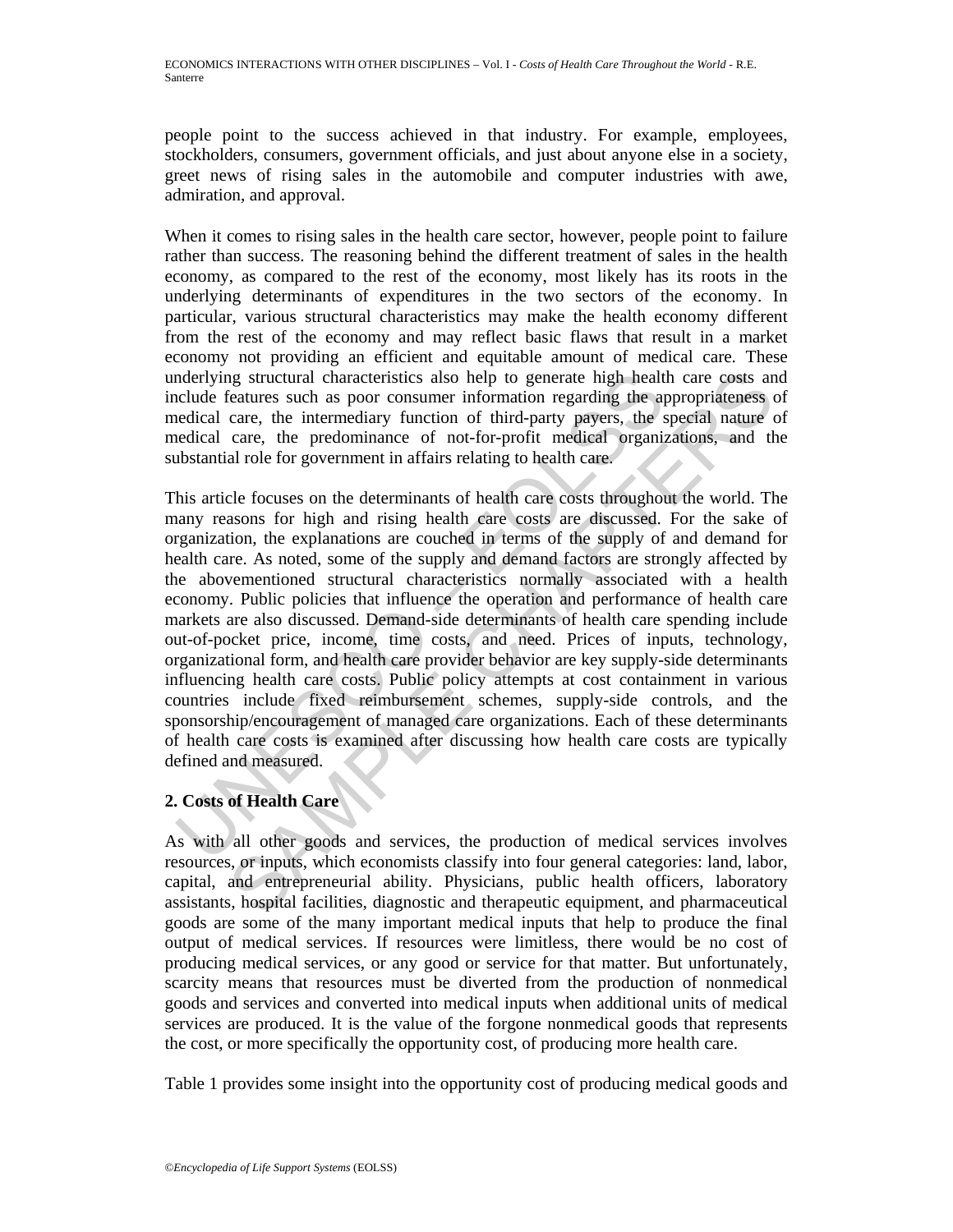services in countries. Throughout the world, countries spend about 5.4% of gross domestic product (GDP) on health care, or about US\$532 per capita per year. The aggregate data imply that, because of health care, people around the world give up 5% more spending on all other goods and services. Five percent represents an impressive figure when one considers that the value added of all agricultural production, a good just as important to health as medical care, constitutes only 4% of the world economy's GDP.

|                                                                                                                                                                                                                                                                                                                                                                                            | Income group or region                                                                                                                                                                                                                                                                                                                                                                                                                       | <b>Health care</b><br>expenditure per<br>capita (PPP \$) | <b>Health care</b><br>expenditure as a<br>percent of GDP<br>(%) |  |
|--------------------------------------------------------------------------------------------------------------------------------------------------------------------------------------------------------------------------------------------------------------------------------------------------------------------------------------------------------------------------------------------|----------------------------------------------------------------------------------------------------------------------------------------------------------------------------------------------------------------------------------------------------------------------------------------------------------------------------------------------------------------------------------------------------------------------------------------------|----------------------------------------------------------|-----------------------------------------------------------------|--|
|                                                                                                                                                                                                                                                                                                                                                                                            | World                                                                                                                                                                                                                                                                                                                                                                                                                                        | 532                                                      | 5.4                                                             |  |
|                                                                                                                                                                                                                                                                                                                                                                                            | Low income                                                                                                                                                                                                                                                                                                                                                                                                                                   | 78                                                       | 3.1                                                             |  |
|                                                                                                                                                                                                                                                                                                                                                                                            | Middle income                                                                                                                                                                                                                                                                                                                                                                                                                                | 264                                                      | 5.1                                                             |  |
|                                                                                                                                                                                                                                                                                                                                                                                            | High income                                                                                                                                                                                                                                                                                                                                                                                                                                  | 2,267                                                    | 9.6                                                             |  |
|                                                                                                                                                                                                                                                                                                                                                                                            | Low and middle income                                                                                                                                                                                                                                                                                                                                                                                                                        | 139                                                      | 4.5                                                             |  |
|                                                                                                                                                                                                                                                                                                                                                                                            | East Asia and Pacific                                                                                                                                                                                                                                                                                                                                                                                                                        | 106                                                      | 3.6                                                             |  |
|                                                                                                                                                                                                                                                                                                                                                                                            | Europe and Central Asia                                                                                                                                                                                                                                                                                                                                                                                                                      | 315                                                      | 5.4                                                             |  |
|                                                                                                                                                                                                                                                                                                                                                                                            | Latin America and Caribbean                                                                                                                                                                                                                                                                                                                                                                                                                  | 425                                                      | 6.7                                                             |  |
|                                                                                                                                                                                                                                                                                                                                                                                            | Middle East and North America                                                                                                                                                                                                                                                                                                                                                                                                                | 211                                                      | 4.5                                                             |  |
|                                                                                                                                                                                                                                                                                                                                                                                            | South Asia                                                                                                                                                                                                                                                                                                                                                                                                                                   | 64                                                       | 5.0                                                             |  |
|                                                                                                                                                                                                                                                                                                                                                                                            | Sub-Saharan Africa                                                                                                                                                                                                                                                                                                                                                                                                                           | 87                                                       | 2.9                                                             |  |
| ource: E. Bos et al., Health, Nutrition, and Population Indicators, A Statistice<br>Handbook (Washington, D.C.: The World Bank, 1999).<br>Table 1. Health care expenditures by income group and region<br>lata in the table also demonstrate that the slice of GDP devoted to health care varies<br>ubstantially across countries with differing levels of income. In the poorest countrie |                                                                                                                                                                                                                                                                                                                                                                                                                                              |                                                          |                                                                 |  |
|                                                                                                                                                                                                                                                                                                                                                                                            | ortal health care expenditures amount to 4.2% of GDP, with Sudan, the lowest spende<br>llocating only 0.3% of its income to health care. The percentage of income devoted t<br>ealth care gets progressively higher in wealthier countries. Middle-income countries<br>bend approximately 5.1% of GDP on health care whereas high-income countries spen<br>early 10%. In the extreme case, the United States devotes almost 14% of its GDP t |                                                          |                                                                 |  |

*Source*: E. Bos et al., *Health, Nutrition, and Population Indicators, A Statistical Handbook* (Washington, D.C.: The World Bank, 1999).

Data in the table also demonstrate that the slice of GDP devoted to health care varies substantially across countries with differing levels of income. In the poorest countries, total health care expenditures amount to 4.2% of GDP, with Sudan, the lowest spender, allocating only 0.3% of its income to health care. The percentage of income devoted to health care gets progressively higher in wealthier countries. Middle-income countries spend approximately 5.1% of GDP on health care whereas high-income countries spend nearly 10%. In the extreme case, the United States devotes almost 14% of its GDP to health care.

Per capita figures further demonstrate that high-income countries spend almost 10 times as much per person on health care than do middle-income countries, and roughly 30% more per person than low-income countries. Among the low- and middle-income countries, substantial variation in health care spending also exists across regions of the world. In terms of the percent of GDP allocated to health care, Sub-Saharan Africa spends only 2.9% on health care while Latin American and Caribbean countries spend 6.7%. On a per capita basis, South Asian countries, representing the low spenders,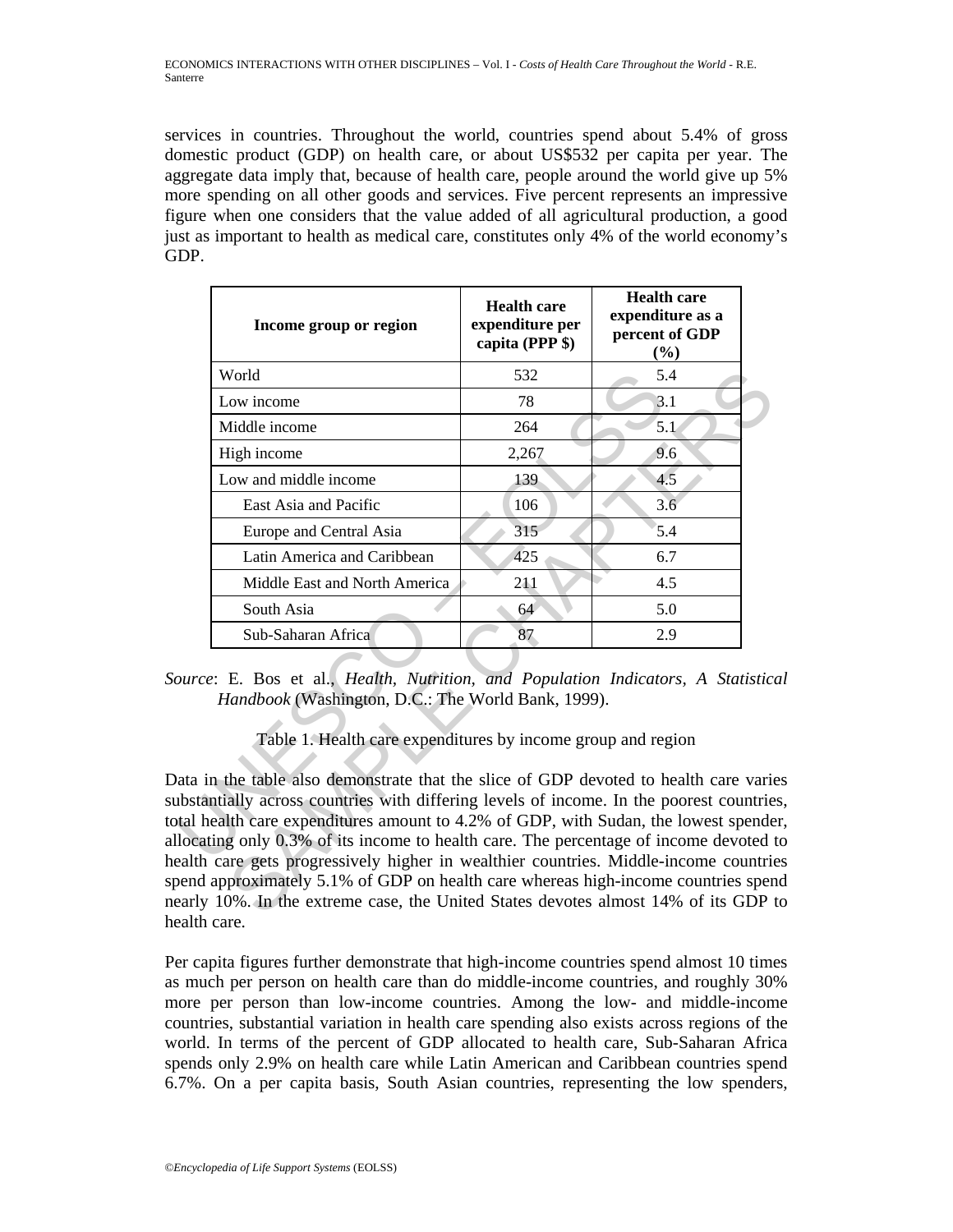expend about \$64 per capita on health care. The Latin American and Caribbean region, in stark contrast, spends nearly seven times as much, or \$425 per person, on health care.

Even within regions, there are substantial variations in health care spending. For example, in Africa, health care costs as a percentage of GDP range from 1.2% in Comoros to 7.9% in South Africa. In Southeast Asia, health care spending varies from 1.8% of GDP in Indonesia to 5.6% in India. Even in Europe, where income per capita appears relatively equal across countries, the percentage of GDP devoted to income ranges from 4.1% in Israel to 10.5% in Germany.

It should also be noted that the share of spending on health care has not remained constant over time. For example, among member countries of the Organization for Economic Cooperation and Development (OECD) for which data are available, health expenditures as a percentage of GDP rose dramatically from 3.8% in 1960 to 7.5% in 1997, or by 3.7 percentage points on average. The United States witnessed the largest percentage point increase of 8.3 in the share of GDP devoted to health care. Meanwhile, the United Kingdom experienced the smallest increase of 2.8 percentage points from 3.9% to 6.7% over the 37-year period.

conomic Cooperation and Development (OECD) for which data are<br>spenditures as a percentage of GDP rose dramatically from 3.8% in<br>997, or by 3.7 percentage points on average. The United States with<br>e-ercentage point increase c Cooperation and Development (OECD) for which data are available, healty<br>sures as a percentage of GDP rose dramatically from 3.8% in 1960 to 7.5%<br>by 3.7 percentage points on average. The United States witnessed the large<br> As the data on health care spending indicate, the delivery and consumption of health care involves a considerable amount of resources in countries around the globe. Moreover, the data suggest that vast international differences exist in the amount of spending on health care across income levels and regional locations. The amount of health care spending throughout the world, the growth of health care spending, and particularly the observed differences in health care spending across countries, can most likely be explained by varying market forces, as captured by demand and supply factors and variations in public health policies across countries. The reasons for these observed differences in health care spending are discussed below.

## **3. Demand Factors Influencing Health Care Costs**

Health care can be defined as those activities that restore, preserve, or enhance the physical and mental well-being of people. As such, the demand for health care represents a derived demand because it depends on the satisfaction derived from being in a state of good health. Improved health not only makes individuals feel better today—consumption benefit—but also frees up time away from sickness to pursue productive and leisure activities, which represents an investment benefit. It follows that people who place a high value on the consumption and investment aspects of health also have a large demand for health care, all other determinants of health care remaining the same.

Not all other factors influencing the demand for health care remain the same, however. Among the more important factors influencing an individual's demand for health care, other than the value placed on good health, are out-of-pocket price, income, time costs, and the particular person's underlying stock of health, or need for health care, as captured by indicators such as age, lifestyle, environment, and socioeconomic status.